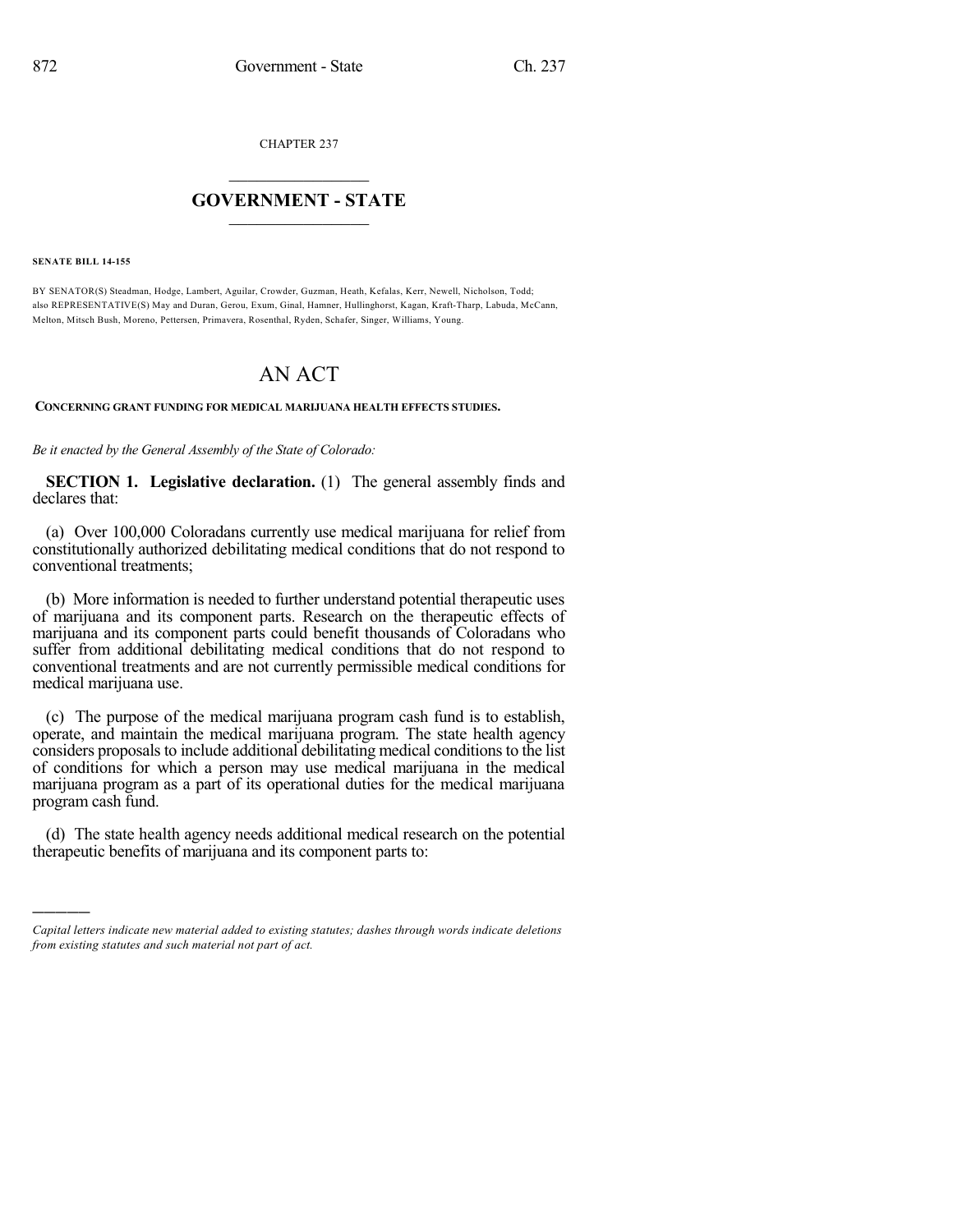(I) Add new debilitating medical conditions to Colorado's medical marijuana law; and

(II) Help physicians better understand the biochemical effects of prescribed medical marijuana;

(e) Other state-funded medical marijuana research programs have advanced the scientific knowledge about how marijuana works and methods to ensure appropriate dosing. Colorado can now advance that knowledge further;

(f) Colorado can conduct observational trials that have the possibility of leading to clinical trials with changes from the federal government; and

(g) Colorado is a national leader in the development of new strains of marijuana and its component parts that appear to have promising therapeutic effects.

(2) Therefore, the general assembly findsit is appropriate to establish the health research subaccount in the medical marijuana program fund to fund medical marijuana health research.

**SECTION 2.** In Colorado Revised Statutes, 25-1.5-106, **amend** (17) as follows:

**25-1.5-106. Medical marijuana program - powers and duties ofstate health agency - rules- medical review board - medical marijuana programcash fund - subaccount - created - repeal.** (17) **Cash fund.** (a) The medical marijuana programcash fund shall be subject to annual appropriation by the general assembly to the state health agency for the purpose of establishing, operating, and maintaining the medical marijuana program. All moneys credited to the medical marijuana program cash fund and all interest derived from the deposit of such moneys that are not expended during the fiscal year shall be retained in the fund for future use and shall not be credited or transferred to the general fund or any other fund.

(b) (Deleted by amendment, L. 2010, (HB 10-1284), ch. 355, p. 1677, § 2, effective July 1, 2010.)

(b.5) Notwithstanding any provision of paragraph (a) of this subsection  $(17)$  to the contrary, on June 30, 2011, the state treasurershall deduct three million dollars from the medical marijuana program cash fund and transfer such sum to the general fund.

(c) Repealed.

(d) (I) THERE IS CREATED A HEALTH RESEARCH SUBACCOUNT, REFERRED TO AS "SUBACCOUNT"IN THIS SECTION,IN THE MEDICAL MARIJUANA PROGRAM CASH FUND. THE SUBACCOUNT IS ESTABLISHED TO SUPPORT FUNDING FOR MEDICAL MARIJUANA HEALTH RESEARCH. THE DEPARTMENT SHALL HAVE CONTINUOUS SPENDING AUTHORITY OVER THE SUBACCOUNT. THE DEPARTMENT MAY DIRECT THE STATE TREASURER TO TRANSFER MONEY FROM THE MEDICAL MARIJUANA PROGRAM CASH FUND TO THE SUBACCOUNT BASED ON THE COST OF HEALTH RESEARCH PROJECTS APPROVED BY THE STATE BOARD OF HEALTH PURSUANT TO SECTION 25-1.5-106.5. THE STATE TREASURER SHALL NOT TRANSFER MORE THAN TEN MILLION DOLLARS IN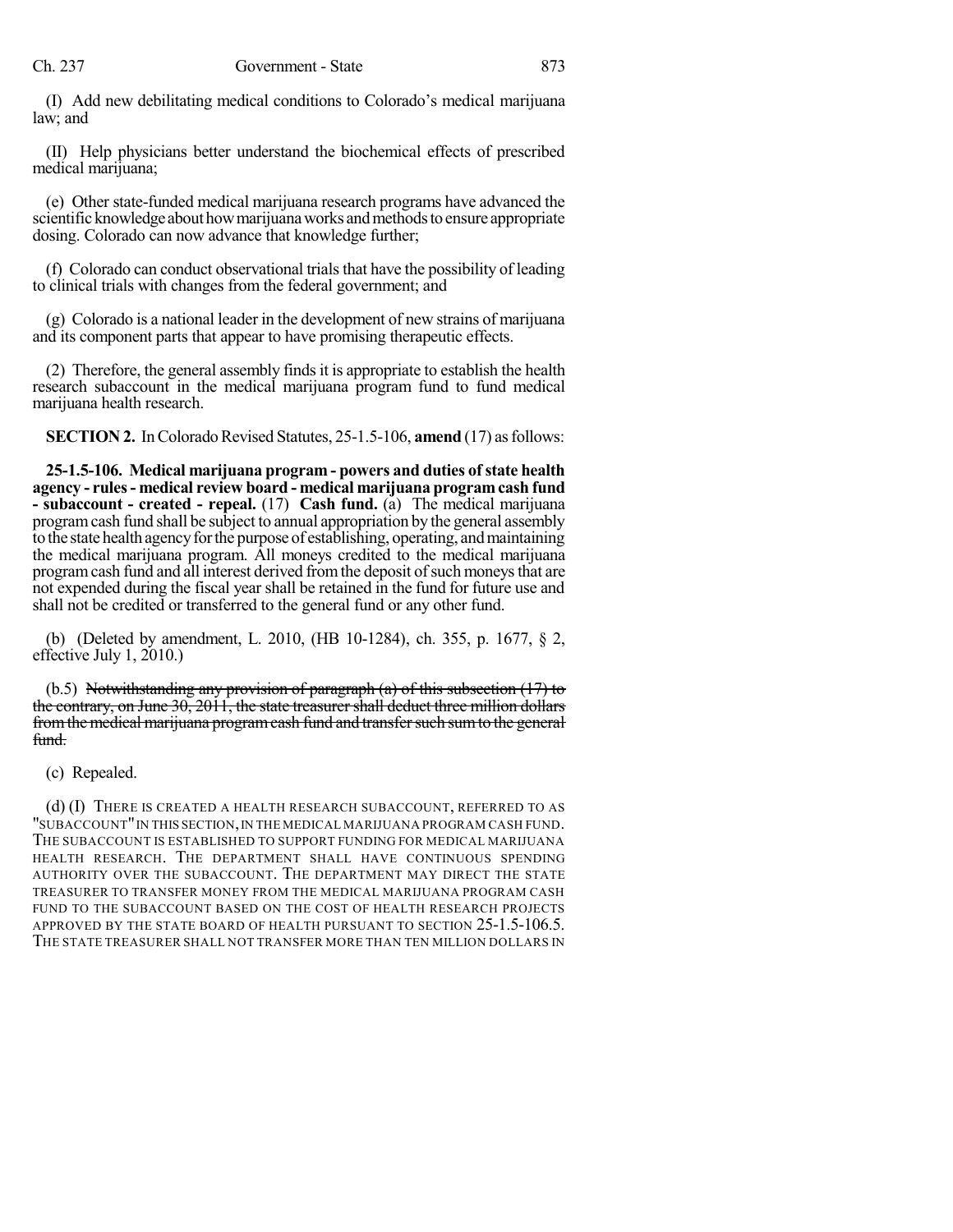TOTAL TO THE SUBACCOUNT.

(II) FOR THE 2014-15 FISCAL YEAR AND EACH FISCAL YEAR THROUGH 2018-19, THE ALTERNATIVE TARGET RESERVE FOR PURPOSES OF SECTION 24-75-402 FOR THE MEDICAL MARIJUANA PROGRAM CASH FUND WILL BE SIXTEEN AND FIVE-TENTHS PERCENT OF THE AMOUNT IN THE FUND, EXCLUDING THE TEN MILLION DOLLARS AVAILABLE FOR TRANSFER TO THE SUBACCOUNT AND ANY AMOUNT IN THE SUBACCOUNT.

(III) THIS PARAGRAPH (d) IS REPEALED, EFFECTIVE JULY 1, 2019. ANY MONEY REMAINING IN THE SUBACCOUNT ON JUNE 30, 2019, MUST REVERT TO THE MEDICAL MARIJUANA PROGRAM CASH FUND.

(e) NOTWITHSTANDING ANY PROVISION OF PARAGRAPH (a) OF THIS SUBSECTION (17) TO THE CONTRARY, ON JULY 1, 2014, AND EACH JULY 1 THROUGH 2018, THE STATE TREASURER SHALL TRANSFER TWO HUNDRED THOUSAND DOLLARS FROM TEN MILLION DOLLARS AVAILABLE FOR TRANSFER PURSUANT TO PARAGRAPH (d) OF THIS SUBSECTION (17) IN THE MEDICAL MARIJUANA PROGRAM CASH FUND TO THE SUBACCOUNT TO BE USED FOR ADMINISTRATIVE PURPOSES TO ADMINISTER THE MEDICAL MARIJUANA HEALTH RESEARCH GRANT PROGRAM CREATED PURSUANT TO SECTION 25-1.5-106.5.

**SECTION 3.** In Colorado Revised Statutes, **add** 25-1.5-106.5 as follows:

**25-1.5-106.5. Medical marijuana health research grant program.** (1) **Legislative intent.** THERE IS A NEED FOR OBJECTIVE SCIENTIFIC RESEARCH REGARDING THE EFFICACY OF MARIJUANA AND ITS COMPONENT PARTS AS PART OF MEDICAL TREATMENT. IT IS THE INTENT OF THE GENERAL ASSEMBLY THAT THE DEPARTMENT GATHER OBJECTIVE SCIENTIFIC RESEARCH REGARDING THE EFFICACY OF ADMINISTERING MARIJUANA AND ITS COMPONENT PARTS AS PART OF MEDICAL TREATMENT.

(2) **Medical marijuana research grant program - rules.** (a) (I) THE DEPARTMENT SHALL BE RESPONSIBLE FOR THE ADMINISTRATION OF THECOLORADO MEDICAL MARIJUANA RESEARCH GRANT PROGRAM CREATED WITHIN THE DEPARTMENT AND REFERRED TO IN THIS SECTION AS THE "GRANT PROGRAM".

(II) THE DEPARTMENT SHALL COORDINATE THE GRANT PROGRAM TO FUND RESEARCH INTENDED TO ASCERTAIN THE GENERAL MEDICAL EFFICACY AND APPROPRIATE ADMINISTRATION OF MARIJUANA AND ITS COMPONENT PARTS. THE GRANT PROGRAM SHALL BE LIMITED TO PROVIDING FOR OBJECTIVE SCIENTIFIC RESEARCH TO ASCERTAIN THE EFFICACY OF MARIJUANA AND ITS COMPONENT PARTS AS PART OF MEDICAL TREATMENT AND SHOULD NOT BE CONSTRUED AS ENCOURAGING OR SANCTIONING THE SOCIAL OR RECREATIONAL USE OF MARIJUANA. THE GRANT PROGRAM SHALL FUND OBSERVATIONAL TRIALS AND CLINICAL TRIALS.

(b) THE STATE BOARD OF HEALTH SHALL PROMULGATE RULES FOR THE ADMINISTRATION OF THE GRANT PROGRAM, INCLUDING:

(I) THE PROCEDURES AND TIMELINES BY WHICH AN ENTITY MAY APPLY FOR PROGRAM GRANTS;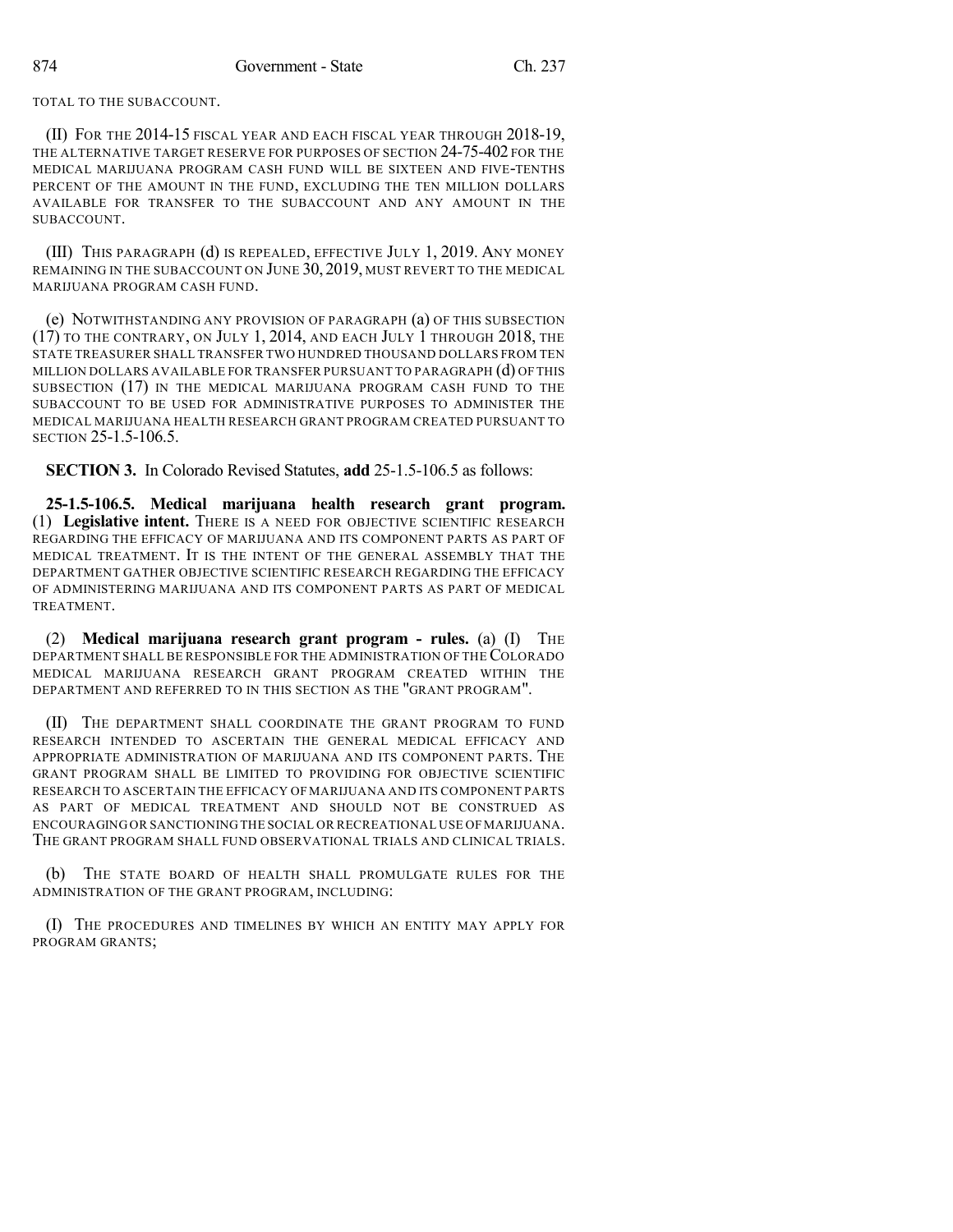(II) GRANT APPLICATION CONTENTS, INCLUDING:

(A) DESCRIPTIONS OF KEY PERSONNEL, INCLUDING CLINICIANS, SCIENTISTS, OR EPIDEMIOLOGISTS AND SUPPORT PERSONNEL, DEMONSTRATING THEY ARE ADEQUATELY TRAINED TO CONDUCT THIS RESEARCH;

(B) PROCEDURES FOR OUTREACH TO PATIENTS WITH VARIOUS MEDICAL CONDITIONS WHO MAY BE SUITABLE PARTICIPANTS IN RESEARCH ON MARIJUANA AND ITS COMPONENT PARTS;

(C) PROTOCOLS SUITABLE FOR RESEARCH ON MARIJUANA AND ITS COMPONENT PARTS AS MEDICAL TREATMENT;

(D) FOR ANY RESEARCH STUDIES, DEMONSTRATION THAT APPROPRIATE PROTOCOLS FOR ADEQUATE PATIENT CONSENT AND FOLLOW-UP PROCEDURES ARE IN PLACE; AND

(E) A PROCESS FOR A GRANT RESEARCH PROPOSAL APPROVED BY THE GRANT PROGRAM TO BE REVIEWED AND APPROVED BY AN INSTITUTIONAL REVIEW BOARD THAT IS ABLE TO APPROVE, MONITOR, AND REVIEW BIOMEDICAL AND BEHAVIORAL RESEARCH INVOLVING HUMAN SUBJECTS;

(III) CRITERIA FOR SELECTING ENTITIES TO RECEIVE GRANTS AND DETERMINING THE AMOUNT AND DURATION OF THE GRANTS, WHICH SHALL INCLUDE THE FOLLOWING:

(A) THE SCIENTIFIC MERIT OF THE RESEARCH PLAN, INCLUDING WHETHER THE RESEARCH DESIGN AND EXPERIMENTAL PROCEDURES ARE POTENTIALLY BIASED FOR OR AGAINST A PARTICULAR OUTCOME; AND

(B) THE RESEARCHERS' EXPERTISE IN THE SCIENTIFIC SUBSTANCE AND METHODS OF THE PROPOSED RESEARCH AND THEIR LACK OF BIAS OR CONFLICT OF INTEREST REGARDING THE TOPIC OF, AND THE APPROACH TAKEN IN,THE PROPOSED RESEARCH; AND

(IV) REPORTING REQUIREMENTS FOR ENTITIES THAT RECEIVE GRANTS PURSUANT TO THIS SECTION.

(c) PROGRAM GRANTS WILL BE PAID FROM THE HEALTH RESEARCH SUBACCOUNT IN THE MEDICAL MARIJUANA PROGRAM CASH FUND CREATED IN SECTION 25-1.5-106 (17).

(d) IN ORDER TO MAXIMIZE THE SCOPE AND SIZE OF THE MARIJUANA STUDIES:

(I) THE GRANT PROGRAM MAY SOLICIT, APPLY FOR, AND ACCEPT MONEYS FROM FOUNDATIONS,PRIVATE INDIVIDUALS,AND ALL OTHER FUNDING SOURCES THAT CAN BE USED TO EXPAND THE SCOPE OR TIMEFRAME OF THE MARIJUANA STUDIES THAT ARE AUTHORIZED UNDER THIS SECTION; EXCEPT THAT THE PROGRAM SHALL NOT ACCEPT ANY MONEYS THAT ARE OFFERED WITH ANY CONDITIONS OTHER THAN THAT THE MONEYS BE USED TO STUDY THE EFFICACY OF MARIJUANA AND ITS COMPONENT PARTS AS PART OF MEDICAL TREATMENT; AND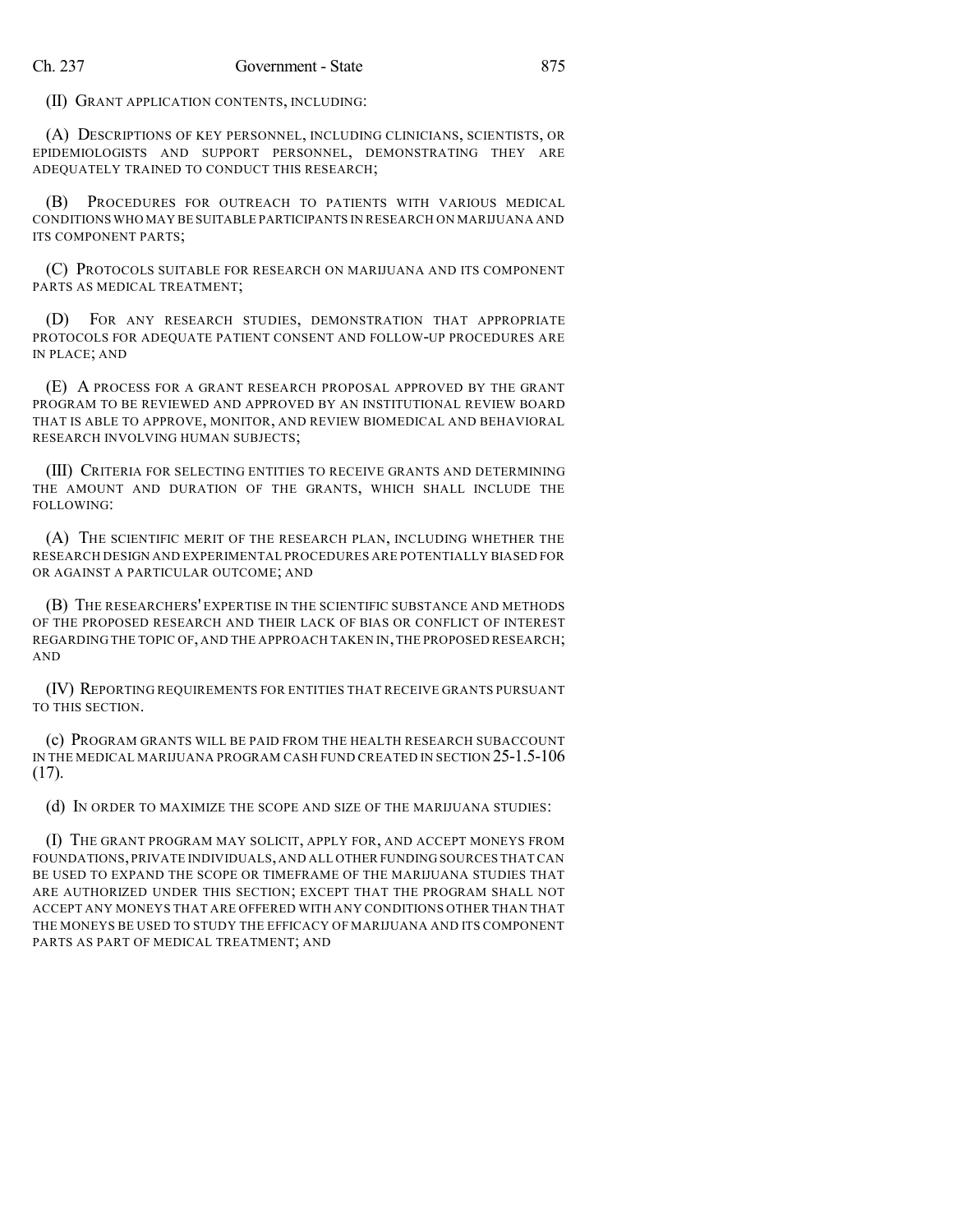(II) ALL DONORS SHALL BE ADVISED THAT MONEYS GIVEN FOR PURPOSES OF THIS SECTION WILL BE USED TO STUDY BOTH THE POSSIBLE MEDICAL BENEFITS AND DETRIMENTS OF MARIJUANA AND ITS COMPONENT PARTS AND THAT HE OR SHE WILL HAVE NO CONTROL OVER THE USE OF THESE MONEYS.

(3) **Review of applications.** (a) (I) **Scientific advisory council.** IN ORDER TO ENSURE OBJECTIVITY IN EVALUATING RESEARCH PROPOSALS, THE GRANT PROGRAM SHALL ESTABLISH A SCIENTIFIC ADVISORY COUNCIL, REFERRED TO IN THIS SECTION AS THE "COUNCIL", TO PROVIDE A PEER REVIEW PROCESS THAT GUARDS AGAINST FUNDING RESEARCH THAT IS BIASED IN FAVOR OF OR AGAINST PARTICULAR OUTCOMES. THE EXECUTIVE DIRECTOR OF THE DEPARTMENT SHALL APPOINT AT LEAST SIX MEMBERS AND NO MORE THAN THIRTEEN MEMBERS TO THE COUNCIL TO PROVIDE POLICY GUIDANCE IN THE CREATION AND IMPLEMENTATION OF THE GRANT PROGRAM AND IN SCIENTIFIC OVERSIGHT AND REVIEW.THE CHIEF MEDICAL OFFICER OF THE DEPARTMENT, OR HIS OR HER DESIGNEE, IS ALSO A MEMBER OF THE COUNCIL AND IS CHAIR OF THE COUNCIL. EXCEPT FOR THE REPRESENTATIVE SPECIFIED IN SUB-SUBPARAGRAPH (L) OF THIS SUBPARAGRAPH (I), THE EXECUTIVE DIRECTOR SHALL CHOOSE MEMBERS ON THE BASIS OF THEIR EXPERTISE IN THE SCIENTIFIC SUBSTANCE AND METHODS OF THE PROPOSED RESEARCH AND FOR THEIR LACK OF BIAS OR CONFLICT OF INTEREST REGARDING THE APPLICANTS OR THE TOPIC OF AN APPROACH TAKEN IN THE PROPOSED RESEARCH AND MAY CHOOSE MEMBERS FROM AROUND THE COUNTRY. MEMBERS OF THE COUNCIL MUST INCLUDE THE FOLLOWING TYPES OF EXPERTS:

(A) AT LEAST ONE EPIDEMIOLOGIST WITH EXPERTISE IN DESIGNING AND CONDUCTING LARGE, OBSERVATIONAL STUDIES AND CLINICAL TRIALS;

(B) AT LEAST ONE CLINICIAN WITH EXPERTISE IN DESIGNING AND CONDUCTING CLINICAL TRIALS;

(C) A CLINICIAN FAMILIAR WITH THE PRESCRIPTION, DOSAGE, AND ADMINISTRATION OF MEDICAL MARIJUANA UNDER CURRENT STATE LAWS;

(D) A MEDICAL TOXICOLOGIST;

(E) A NEUROLOGIST;

(F) A PEDIATRICIAN;

(G) A PSYCHIATRIST;

(H) AN INTERNAL MEDICINE PHYSICIAN OR OTHER SPECIALIST IN ADULT MEDICINE;

(I) A PREVENTIVE MEDICINE SPECIALIST OR PUBLIC HEALTH PROFESSIONAL;

(J) A SUBSTANCE ABUSE SPECIALIST;

(K) AN ALTERNATIVE MEDICINE SPECIALIST WITH EXPERTISE IN HERBAL OR ALTERNATIVE MEDICINE;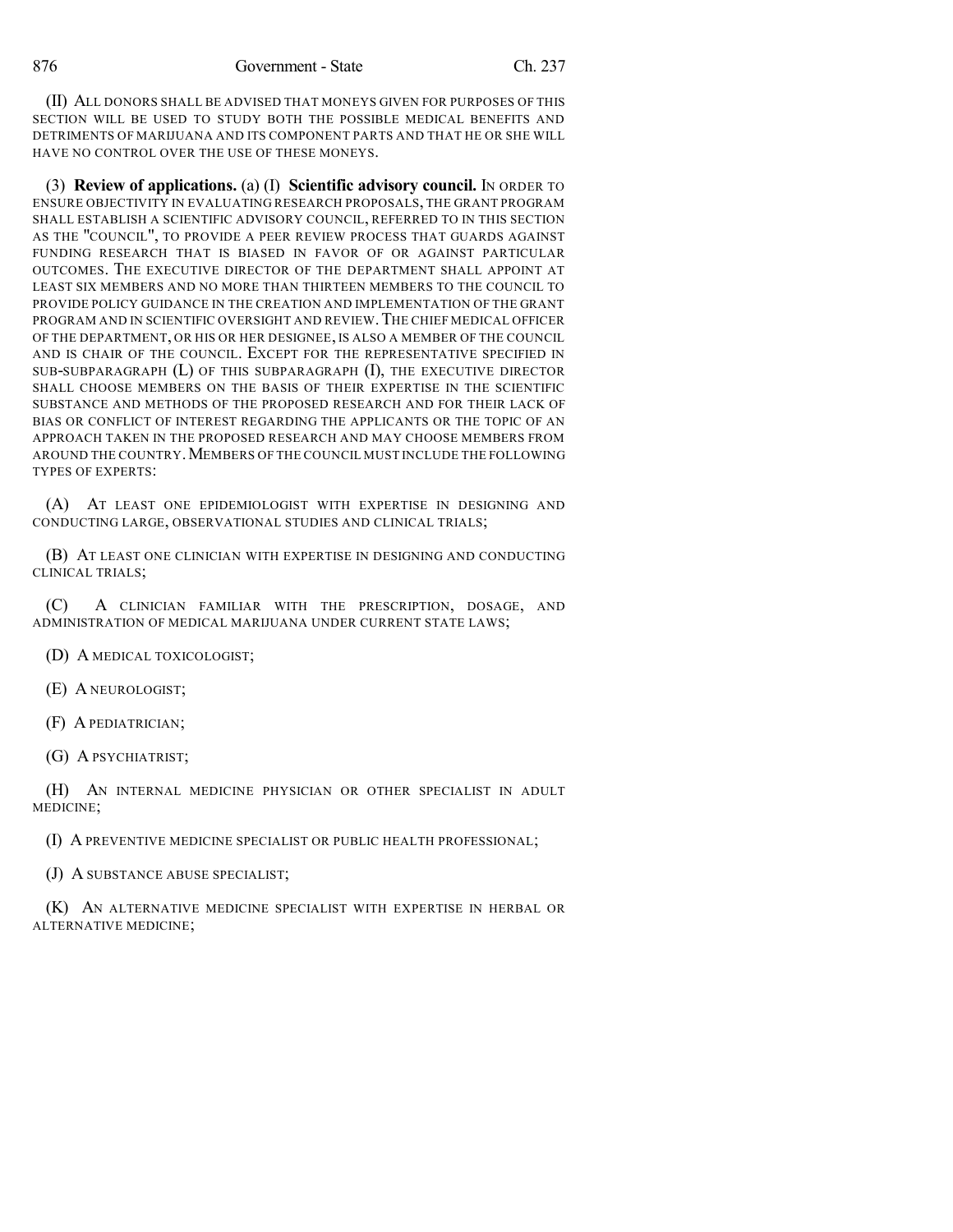(L) A PERSON WHO REPRESENTS MEDICAL MARIJUANA PATIENT INTERESTS; AND

(M) AN AD HOC MEMBER WITH CLINICAL EXPERTISE IN THE MEDICAL CONDITION UNDER STUDY.

(II) MEMBERS OF THE COUNCIL, OTHER THAN THE CHIEF MEDICAL OFFICER OR HIS OR HER DESIGNEE, SHALL SERVE ON A VOLUNTARY BASIS FOR A TWO-YEAR TERM AND MAY BE REAPPOINTED. MEMBERS SHALL BE REIMBURSED FOR THEIR TRAVEL EXPENSES INCURRED IN THE COURSE OF THEIR PARTICIPATION.

(III) MEMBERS OF THE COUNCIL SHALL EVALUATE RESEARCH PROPOSALS AND SUBMIT RECOMMENDATIONS TO THE DEPARTMENT AND THE STATE BOARD OF HEALTH FOR RECOMMENDED GRANT RECIPIENTS, GRANT AMOUNTS, AND GRANT DURATION.

(b) **Grant approval.** (I) THE COUNCIL SHALL SUBMIT RECOMMENDATIONS FOR GRANTS TO THE STATE BOARD OF HEALTH. THE STATE BOARD OF HEALTH SHALL APPROVE OR DISAPPROVE OF GRANTS SUBMITTED BY THE COUNCIL. IF THE STATE BOARD OF HEALTH DISAPPROVES A RECOMMENDATION, THE COUNCIL MAY SUBMIT A REPLACEMENT RECOMMENDATION WITHIN THIRTY DAYS.

(II) THE STATE BOARD OF HEALTH SHALL AWARD GRANTS TO THE SELECTED ENTITIES, SPECIFYING THE AMOUNT AND DURATION OF THE AWARD. A GRANT AWARDED PURSUANT TO THIS SECTION SHALL NOT EXCEED THREE YEARS WITHOUT RENEWAL. THE SIZE, SCOPE, AND NUMBER OF STUDIES FUNDED SHALL BE COMMENSURATE WITH THE AMOUNT OF APPROPRIATED AND AVAILABLE GRANT PROGRAM FUNDING.

(4) **Reporting.** (a) NO LATER THAN JANUARY 1, 2016, THE GRANT PROGRAM SHALL REPORT TO THE STATE BOARD OF HEALTH ON THE PROGRESS OF THE MEDICAL MARIJUANA STUDIES

(b) THEREAFTER, THE GRANT PROGRAM SHALL ISSUE A REPORT TO THE STATE BOARD OF HEALTH BY JANUARY 1 OF EACH YEAR DETAILING THE PROGRESS OF THE MEDICAL MARIJUANA STUDIES. THE INTERIM REPORTS REQUIRED UNDER THIS PARAGRAPH (b) SHALL INCLUDE DATA ON ALL OF THE FOLLOWING:

(I) THE NAMES AND NUMBER OF DISEASES OR CONDITIONS UNDER STUDY;

(II) THE NUMBER OF PATIENTS ENROLLED IN EACH STUDY BY DISEASE; AND

(III) ANY SCIENTIFICALLY VALID PRELIMINARY FINDINGS.

(5) **Cultivation authority.** THE ATTORNEY GENERAL SHALL SEEK AUTHORITY FROM THE FEDERAL GOVERNMENT TO PERMIT COLORADO INSTITUTIONS OF HIGHER EDUCATION TO CONTRACT WITH THE NATIONAL INSTITUTE OF DRUG ABUSE TO CULTIVATE MARIJUANA AND ITS COMPONENT PARTS FOR USE IN RESEARCH STUDIES FUNDED PURSUANT TO THIS SECTION.

(6) **Definition.** FOR PURPOSES OF THIS SECTION, "MARIJUANA" MEANS "USABLE FORM OF MARIJUANA" AS THAT TERM IS DEFINED IN SECTION 14 (1) (i) OF ARTICLE